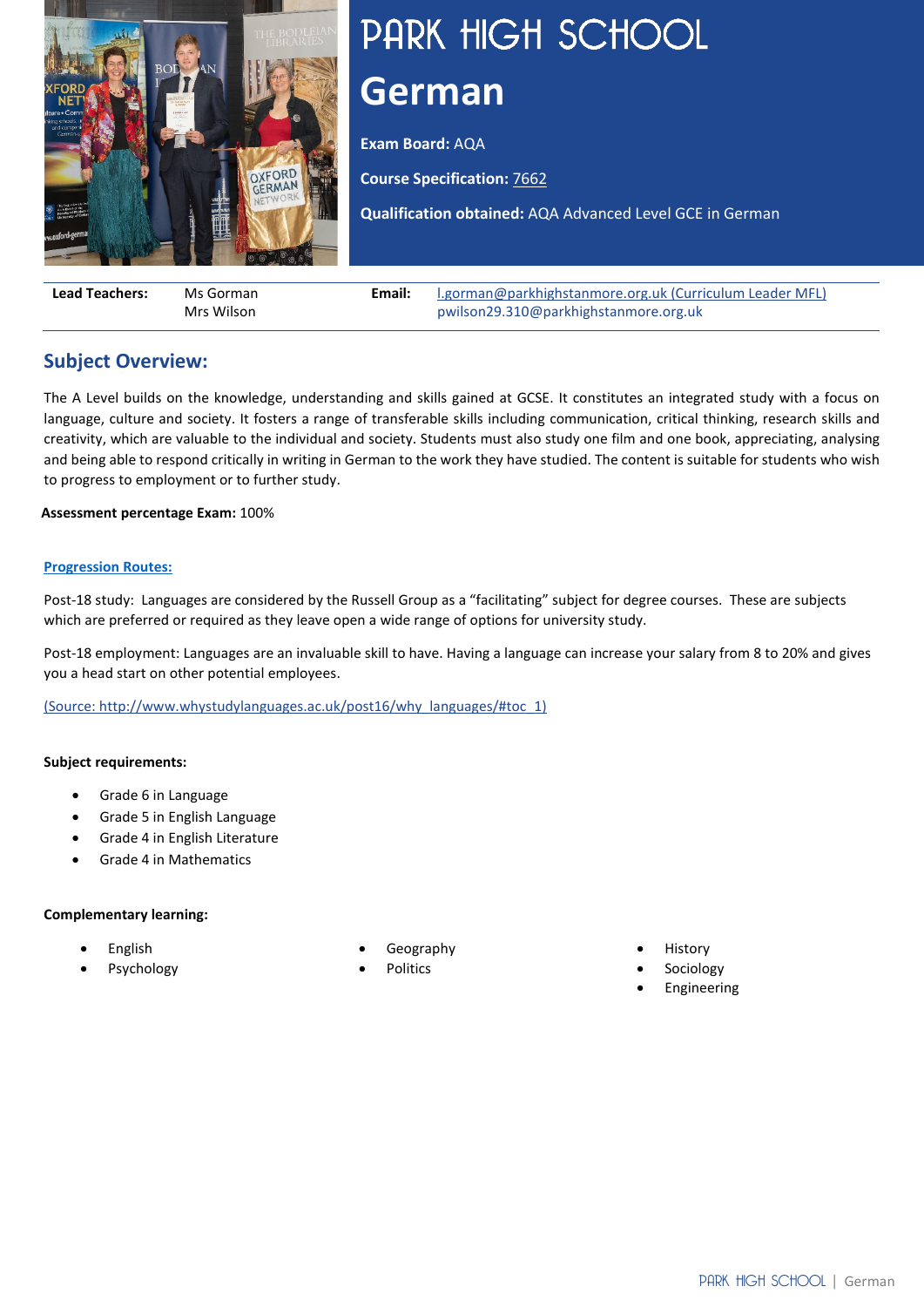## **Year 12**

#### **Topics covered:**

- Subject content areas are:
- Modern and traditional values in Germany
- Cyberspace
- Gender equality
- The influence of popular icons
- Regional identity in Germany
- Cultural heritage
- Film study ("Das Leben der Anderen" by Florian Henckel von Donnersmarck)
- Independent research project

## **Year 13**

#### **Topics covered:**

- Subject content areas are:
- Immigration
- Racism
- Integration
- Youth of today, citizens of tomorrow
- Monarchies and dictatorships
- Popular movements
- Study of literature ("Der Vorleser" by Bernhard Schlink )

## **Assessment**

Is 100% Exam.

| <b>Unit Code</b> | <b>Unit Title</b>              | <b>Assessment Details</b>                 | Weighting |
|------------------|--------------------------------|-------------------------------------------|-----------|
| 7962/1           | Listening, Reading and Writing | Written Examination: 100 marks, 2hr 30min | 50%       |
| 7962/2           | Writing                        | Written Examination: 80 marks, 2hr        | 20%       |
| 7962/3           | <b>Speaking</b>                | Oral Exam: 60 marks, 21-23 minutes        | 30%       |

## **Additional information**

#### **Course specific equipment:**

- A4 Lever Arch Folder
- Paper

#### **Essential Reading Material:**

AQA a Level Year 1 and AS German Student Book

AQA A Level Year 2 German Student Book

AQA A Level German: Grammar & Translation Workbook

Collins Easy Learning German Verbs